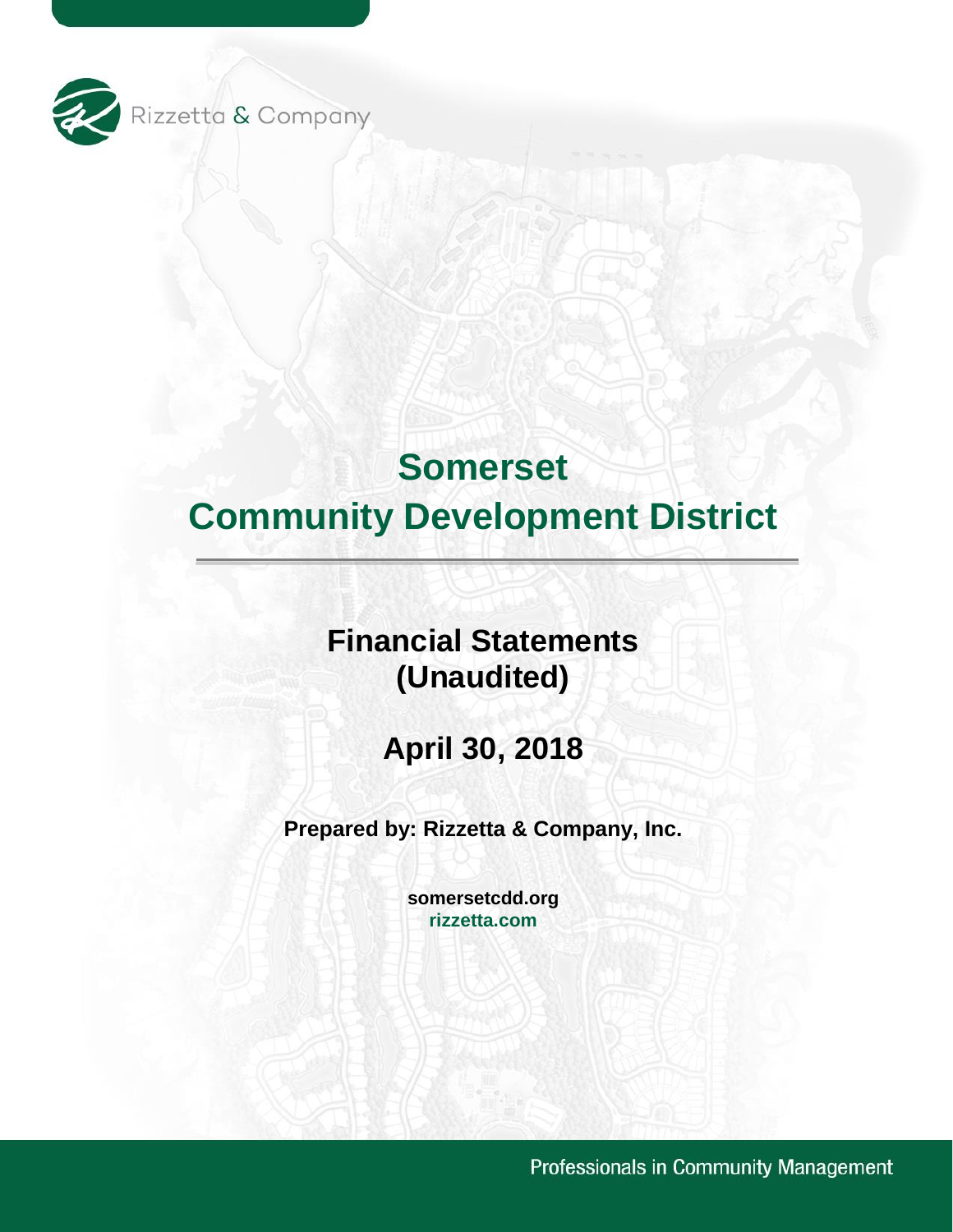# **Somerset Community Development District**  Balance Sheet

# As of 4/30/2018

(In Whole Numbers)

|                                    | <b>General Fund</b> | <b>Reserve Fund</b> | Debt Service<br>Fund | Total<br>Governmental<br>Funds | General Fixed<br><b>Assets Account</b><br>Group | General<br>Long-Term Debt<br><b>Account Group</b> |
|------------------------------------|---------------------|---------------------|----------------------|--------------------------------|-------------------------------------------------|---------------------------------------------------|
| Assets                             |                     |                     |                      |                                |                                                 |                                                   |
| Cash In Bank                       | 273,458             | $\Omega$            | $\Omega$             | 273,458                        | $\overline{0}$                                  | $\Omega$                                          |
| Investments                        | 175,189             | 0                   | 2,021,403            | 2,196,592                      | 0                                               | $\Omega$                                          |
| <b>Investments--Reserves</b>       | $\theta$            | 312,725             | $\Omega$             | 312,725                        | 0                                               | $\Omega$                                          |
| <b>Accounts Receivable</b>         | 87,763              | 0                   | 178,004              | 265,767                        |                                                 | 0                                                 |
| Prepaid Expenses                   |                     | 0                   | $\Omega$             | $\Omega$                       |                                                 | 0                                                 |
| Due From Other Funds               | 0                   | 150,000             | 11,569               | 161,569                        | 0                                               | $\Omega$                                          |
| Amount Available in Debt Service   |                     | 0                   | $\Omega$             |                                | 0                                               | 2,210,977                                         |
| Amount To Be Provided Debt Service |                     | 0                   | $\Omega$             |                                | $\theta$                                        | 11,584,023                                        |
| <b>Fixed Assets</b>                |                     |                     | $\Omega$             |                                | 10,915,039                                      | $\theta$                                          |
| <b>Total Assets</b>                | 536,410             | 462,725             | 2,210,977            | 3,210,112                      | 10,915,039                                      | 13,795,000                                        |
| Liabilities                        |                     |                     |                      |                                |                                                 |                                                   |
| <b>Accounts Payable</b>            | 8,404               | $\overline{0}$      | $\mathbf{0}$         | 8,404                          | $\overline{0}$                                  | $\theta$                                          |
| Accrued Expenses Payable           | 3,000               | 0                   | $\Omega$             | 3,000                          | 0                                               | 0                                                 |
| Due To Other Funds                 | 161,569             |                     | $\Omega$             | 161,569                        |                                                 | $\Omega$                                          |
| Other Bonds Payable                |                     | 0                   | $\theta$             | 0                              | $\theta$                                        | 0                                                 |
| Revenue Bonds Payable--Long Term   |                     | 0                   | $\boldsymbol{0}$     |                                | 0                                               | 13,795,000                                        |
| <b>Total Liabilities</b>           | 172,973             | $\Omega$            | $\Omega$             | 172,973                        | $\theta$                                        | 13,795,000                                        |
| Fund Equity & Other Credits        |                     |                     |                      |                                |                                                 |                                                   |
| <b>Beginning Fund Balance</b>      | 84,907              | 311,275             | 1,445,663            | 1,841,846                      | 10,915,039                                      | $\theta$                                          |
| Net Change in Fund Balance         | 278,529             | 151,450             | 765,314              | 1,195,293                      | $\overline{0}$                                  | $\overline{0}$                                    |
| Total Fund Equity & Other Credits  | 363,437             | 462,725             | 2,210,977            | 3,037,138                      | 10,915,039                                      | $\mathbf{0}$                                      |
| Total Liabilities & Fund Equity    | 536,410             | 462,725             | 2,210,977            | 3,210,112                      | 10,915,039                                      | 13,795,000                                        |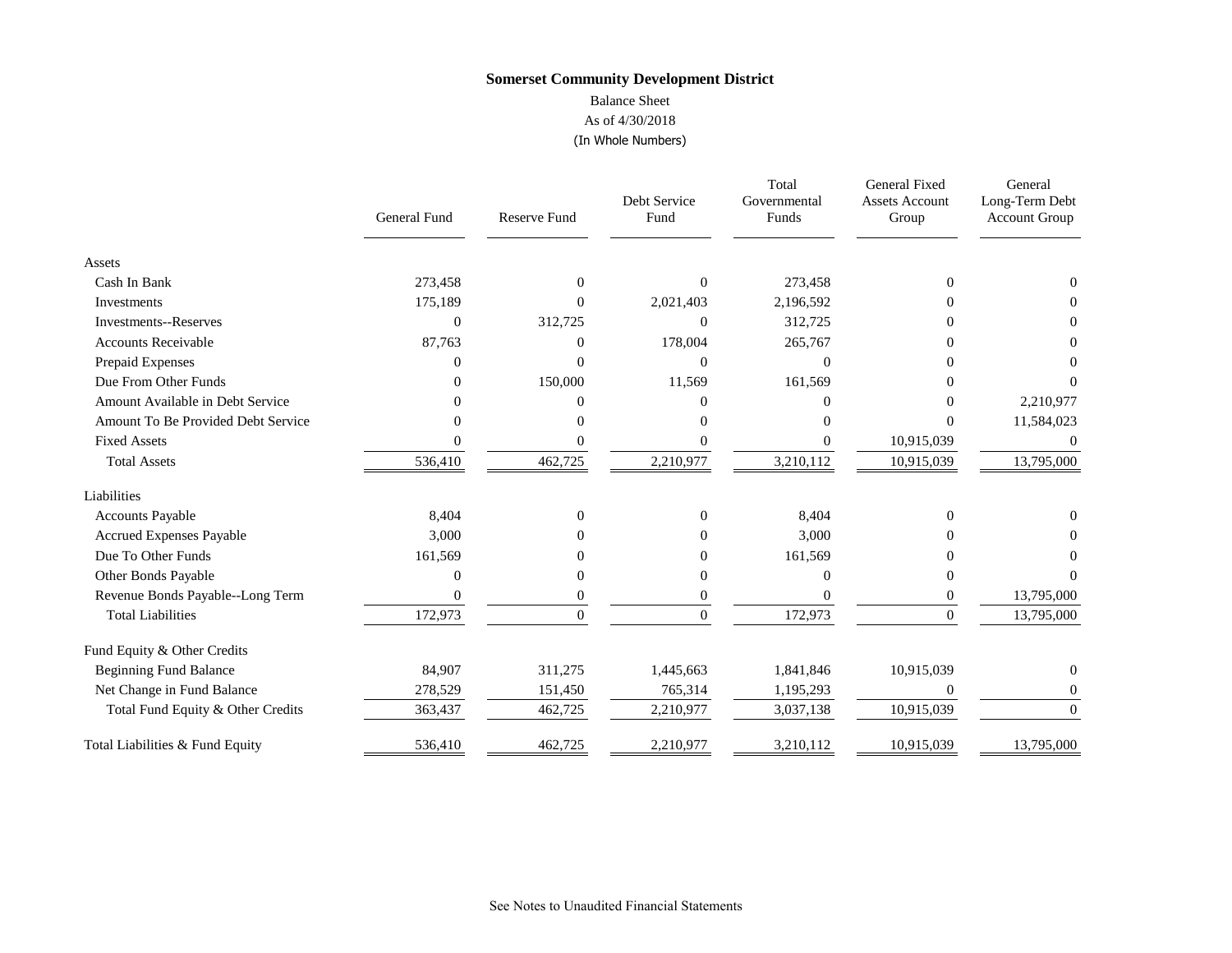Statement of Revenues and Expenditures 001 - General Fund From 10/1/2017 Through 4/30/2018 (In Whole Numbers)

|                                                    | Annual Budget    | <b>YTD Budget</b> | <b>YTD</b> Actual | <b>YTD</b> Variance | Percent Annual<br><b>Budget Remaining</b> |
|----------------------------------------------------|------------------|-------------------|-------------------|---------------------|-------------------------------------------|
| Revenues                                           |                  |                   |                   |                     |                                           |
| <b>Interest Earnings</b>                           |                  |                   |                   |                     |                                           |
| <b>Interest Earnings</b>                           | $\boldsymbol{0}$ | $\boldsymbol{0}$  | 64                | 64                  | 0.00%                                     |
| <b>Special Assessments</b>                         |                  |                   |                   |                     |                                           |
| <b>Tax Roll</b>                                    | 149,747          | 149,747           | 150,564           | 817                 | (0.54)%                                   |
| Off Roll                                           | 267,028          | 267,028           | 267,660           | 632                 | (0.23)%                                   |
| <b>Total Revenues</b>                              | 416,775          | 416,775           | 418,288           | 1,513               | $(0.36)\%$                                |
| Expenditures                                       |                  |                   |                   |                     |                                           |
| Legislative                                        |                  |                   |                   |                     |                                           |
| <b>Supervisor Fees</b>                             | 2,400            | 1,400             | $\boldsymbol{0}$  | 1,400               | 100.00%                                   |
| Financial & Administrative                         |                  |                   |                   |                     |                                           |
| <b>Administrative Services</b>                     | 4,500            | 2,625             | 2,625             | $\mathbf{0}$        | 41.66%                                    |
| District Management                                | 25,700           | 14,992            | 14,992            | $\mathbf{0}$        | 41.66%                                    |
| District Engineer                                  | 3,600            | 2,100             | 1,800             | 300                 | 50.00%                                    |
| Disclosure Report                                  | 500              | $\overline{0}$    | $\overline{0}$    | $\mathbf{0}$        | 100.00%                                   |
| <b>Trustees Fees</b>                               | 6,500            | 5,417             | 4,469             | 948                 | 31.24%                                    |
| Financial & Revenue Collections                    | 10,000           | 7,917             | 7,917             | $\mathbf{0}$        | 20.83%                                    |
| <b>Accounting Services</b>                         | 17,000           | 9,917             | 9,917             | $\mathbf{0}$        | 41.66%                                    |
| <b>Auditing Services</b>                           | 3,200            | $\boldsymbol{0}$  | 23                | (23)                | 99.28%                                    |
| Arbitrage Rebate Calculation                       | 650              | 650               | $\boldsymbol{0}$  | 650                 | 100.00%                                   |
| Travel                                             | 500              | 292               | $\overline{0}$    | 292                 | 100.00%                                   |
| Public Officials Liability Insurance               | 5,000            | 5,000             | 2,750             | 2,250               | 45.00%                                    |
| Miscellaneous Fees                                 | 750              | 438               | $\boldsymbol{0}$  | 438                 | 100.00%                                   |
| <b>Legal Advertising</b>                           | 1,800            | 1,050             | $\overline{0}$    | 1,050               | 100.00%                                   |
| Dues, Licenses & Fees                              | 175              | 175               | 175               | $\mathbf{0}$        | 0.00%                                     |
| Website Hostin, Maintenence,<br>Backup (and EMail) | 2,600            | 1,517             | 700               | 817                 | 73.07%                                    |
| Legal Counsel                                      |                  |                   |                   |                     |                                           |
| <b>District Counsel</b>                            | 14,000           | 8,167             | 3,106             | 5,061               | 77.81%                                    |
| <b>Electric Utility Services</b>                   |                  |                   |                   |                     |                                           |
| <b>Street Lights</b>                               | 27,000           | 15,750            | $\boldsymbol{0}$  | 15,750              | 100.00%                                   |
| Utility-Irrigation                                 | 7,500            | 4,375             | 3,640             | 735                 | 51.46%                                    |
| Stormwater Control                                 |                  |                   |                   |                     |                                           |
| Stormwater System Maintenance                      | 5,000            | 2,917             | $\boldsymbol{0}$  | 2,917               | 100.00%                                   |
| Lake/Pond Bank Maintenance                         | 5,000            | 2,917             | 280               | 2,637               | 94.40%                                    |
| Miscellaneous Expense/Pond Liner<br>Repair         | 2,500            | 1,458             | $\overline{0}$    | 1,458               | 100.00%                                   |
| <b>Aquatic Plant Replacement</b>                   | 3,600            | 2,100             | $\boldsymbol{0}$  | 2,100               | 100.00%                                   |
| Other Physical Environment                         |                  |                   |                   |                     |                                           |
| General Liability Insurance                        | 6,500            | 6,500             | 5,050             | 1,450               | 22.30%                                    |
| Landscape Maintenance                              | 95,000           | 55,417            | 50,936            | 4,481               | 46.38%                                    |
| <b>Irrigation Repairs</b>                          | 6,000            | 3,500             | 3,650             | (150)               | 39.17%                                    |
| Irrigation System Supply Pump<br>Maintenance       | 6,000            | 3,500             | 3,510             | (10)                | 41.49%                                    |
| Ornamental Lighting & Maintenance                  | 500              | 292               | $\boldsymbol{0}$  | 292                 | 100.00%                                   |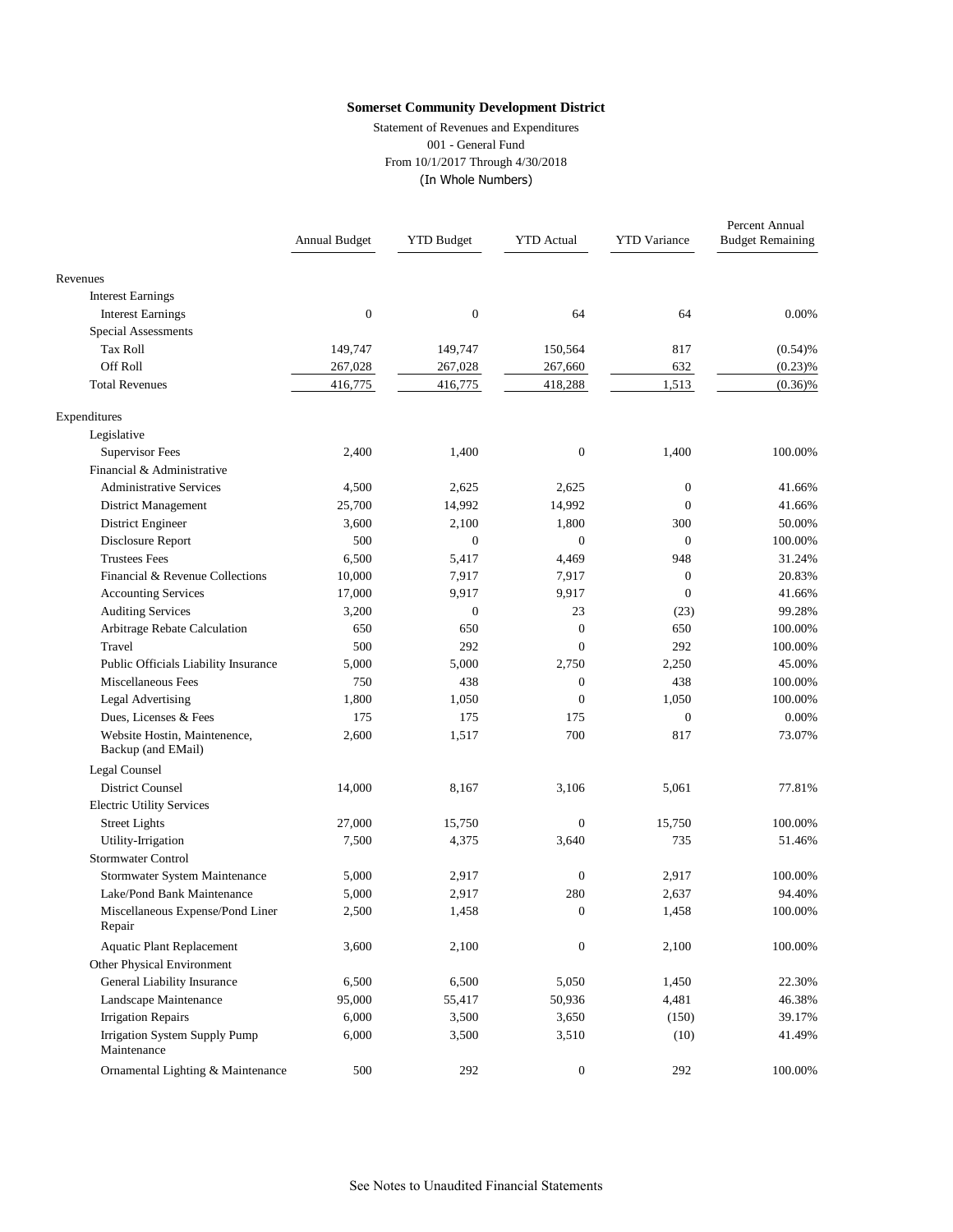Statement of Revenues and Expenditures 001 - General Fund From 10/1/2017 Through 4/30/2018 (In Whole Numbers)

|                                                                 | Annual Budget | <b>YTD Budget</b> | <b>YTD</b> Actual | <b>YTD</b> Variance | Percent Annual<br><b>Budget Remaining</b> |
|-----------------------------------------------------------------|---------------|-------------------|-------------------|---------------------|-------------------------------------------|
| Irrigation Well Maintenance and<br>Repair                       | 3,600         | 2,100             | $\overline{0}$    | 2,100               | 100.00%                                   |
| Irrigation System-Feeder Pump<br>Maintenance                    | 1,000         | 583               | $\overline{0}$    | 583                 | 100.00%                                   |
| Irrigation System-Feeder Pump<br>Chemicals                      | 6,000         | 3,500             | 153               | 3,347               | 97.45%                                    |
| Pond Well Inspections NPDES                                     | 52,000        | 30,333            | 14,875            | 15,458              | 71.39%                                    |
| Landscape Replacement Plants,<br>Shrubs, Trees                  | 73,200        | 42,700            | $\overline{0}$    | 42,700              | 100.00%                                   |
| Landscape Miscellaneous Palm<br>Trees                           | 9,000         | 5,250             | $\overline{0}$    | 5,250               | 100.00%                                   |
| Landscape - Mulch                                               | 1,500         | 875               | $\overline{0}$    | 875                 | 100.00%                                   |
| Road & Street Facilities                                        |               |                   |                   |                     |                                           |
| Street Light Decorative Light<br>Maintenance                    | 2,000         | 1,167             | 9,192             | (8,025)             | $(359.57)\%$                              |
| Street/Parking Lot Sweeping                                     | 5,000         | 2,917             | $\overline{0}$    | 2,917               | 100.00%                                   |
| <b>Total Expenditures</b>                                       | 416,775       | 249,804           | 139,759           | 110,046             | 66.47%                                    |
| Excess of Revenue Over (Under)<br>Expenditures                  | $\mathbf{0}$  | 166,971           | 278,529           | 111,559             | 0.00%                                     |
| Excess of Rev./Other Sources Over<br>(Under) Expend./Other Uses | $\mathbf{0}$  | 166,971           | 278,529           | 111,559             | 0.00%                                     |
| Fund Balance Beginning of Period                                |               |                   |                   |                     |                                           |
|                                                                 | $\mathbf{0}$  | $\boldsymbol{0}$  | 84,907            | 84,907              | 0.00%                                     |
| Fund Balance End of Period                                      | $\mathbf{0}$  | 166,971           | 363,437           | 196,466             | 0.00%                                     |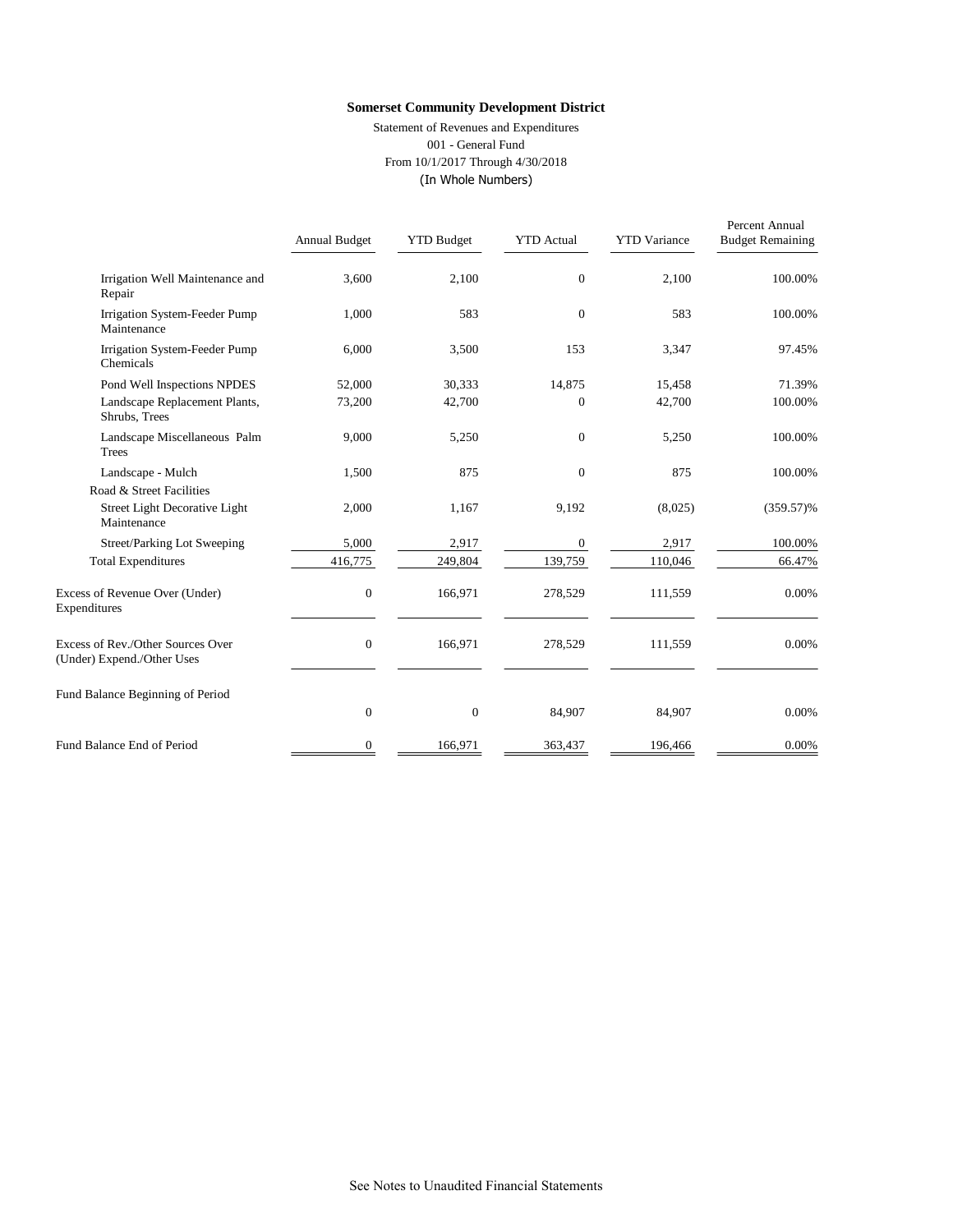Statement of Revenues and Expenditures 005 - Reserve Fund From 10/1/2017 Through 4/30/2018 (In Whole Numbers)

|                                                                 | <b>Annual Budget</b> | <b>Current Period</b><br>Actual | <b>Budget To</b><br><b>Actual Variance</b> | <b>Budget Percent</b><br>Remaining |
|-----------------------------------------------------------------|----------------------|---------------------------------|--------------------------------------------|------------------------------------|
| Revenues                                                        |                      |                                 |                                            |                                    |
| <b>Interest Earnings</b>                                        |                      |                                 |                                            |                                    |
| <b>Interest Earnings</b>                                        | $\overline{0}$       | 1,450                           | 1,450                                      | 0.00%                              |
| Special Assessments                                             |                      |                                 |                                            |                                    |
| <b>Tax Roll</b>                                                 | 80,000               | 80,000                          | 0                                          | 0.00%                              |
| <b>Off Roll</b>                                                 | 70,000               | 70,000                          | 0                                          | 0.00%                              |
| <b>Total Revenues</b>                                           | 150,000              | 151,450                         | 1,450                                      | 0.97%                              |
| Expenditures                                                    |                      |                                 |                                            |                                    |
| Contingency                                                     |                      |                                 |                                            |                                    |
| <b>Capital Reserves</b>                                         | 150,000              | 0                               | 150,000                                    | 100.00%                            |
| <b>Total Expenditures</b>                                       | 150,000              | $\Omega$                        | 150,000                                    | 100.00%                            |
| Excess of Revenue Over (Under)<br>Expenditures                  | $\boldsymbol{0}$     | 151,450                         | 151,450                                    | 0.00%                              |
| Excess of Rev./Other Sources Over<br>(Under) Expend./Other Uses | $\boldsymbol{0}$     | 151,450                         | 151,450                                    | 0.00%                              |
| Fund Balance, Beginning of Period                               |                      |                                 |                                            |                                    |
|                                                                 | $\boldsymbol{0}$     | 311,275                         | 311,275                                    | 0.00%                              |
| Fund Balance, End of Period                                     | 0                    | 462,725                         | 462,725                                    | 0.00%                              |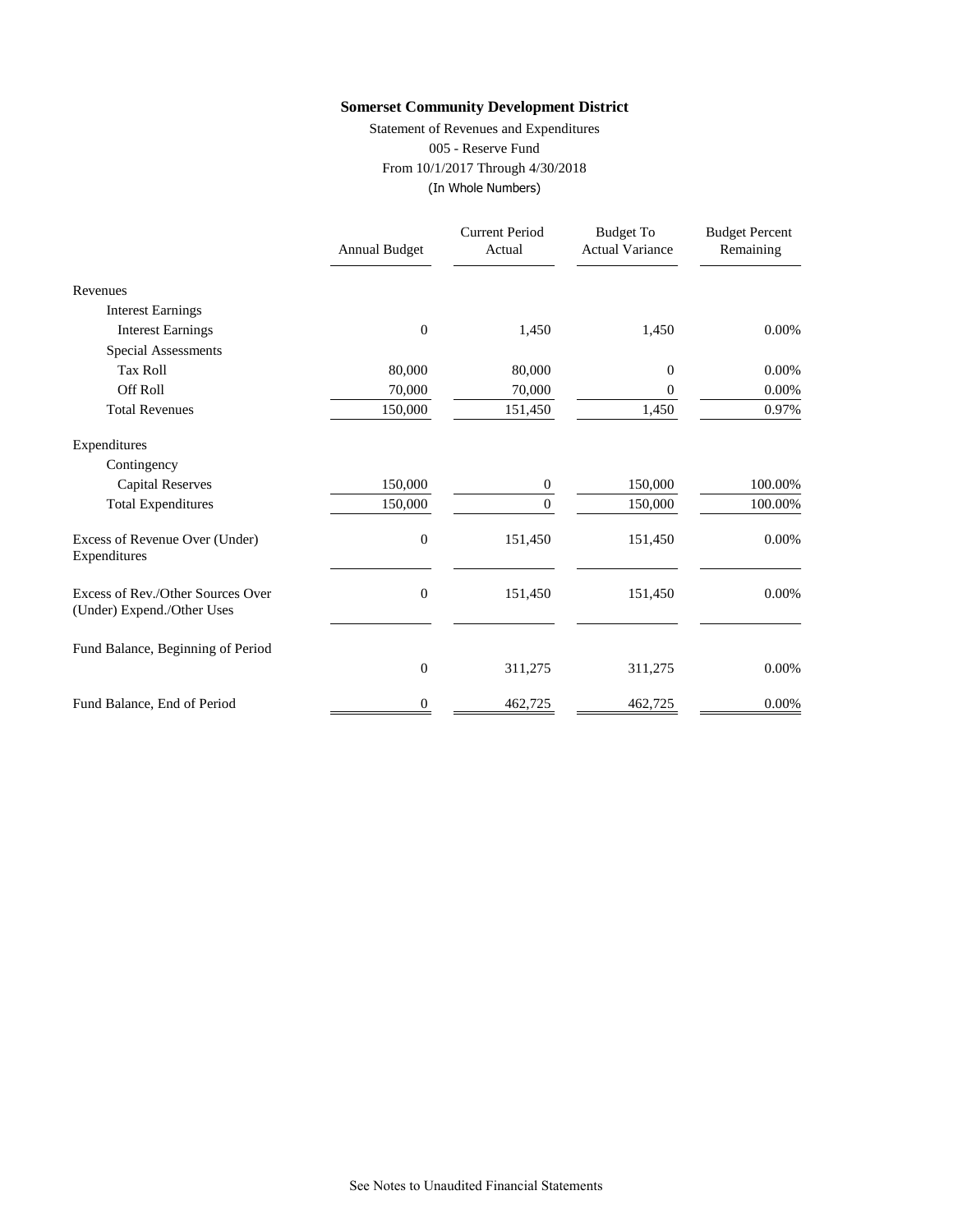Statement of Revenues and Expenditures 200 - Debt Service Fund From 10/1/2017 Through 4/30/2018 (In Whole Numbers)

|                                                                 | <b>Annual Budget</b> | <b>Current Period</b><br>Actual | <b>Budget To</b><br><b>Actual Variance</b> | <b>Budget Percent</b><br>Remaining |
|-----------------------------------------------------------------|----------------------|---------------------------------|--------------------------------------------|------------------------------------|
| Revenues                                                        |                      |                                 |                                            |                                    |
| <b>Interest Earnings</b>                                        |                      |                                 |                                            |                                    |
| <b>Interest Earnings</b>                                        | $\overline{0}$       | 9,183                           | 9,183                                      | 0.00%                              |
| Special Assessments                                             |                      |                                 |                                            |                                    |
| <b>Tax Roll</b>                                                 | 464,704              | 467,638                         | 2,934                                      | 0.63%                              |
| <b>Off Roll</b>                                                 | 684,855              | 684,855                         | 0                                          | 0.00%                              |
| <b>Total Revenues</b>                                           | 1,149,559            | 1,161,676                       | 12,117                                     | 1.05%                              |
| Expenditures                                                    |                      |                                 |                                            |                                    |
| Debt Service                                                    |                      |                                 |                                            |                                    |
| Interest                                                        | 749,559              | 366,363                         | 383,196                                    | 51.12%                             |
| Principal                                                       | 400,000              | 30,000                          | 370,000                                    | 92.50%                             |
| <b>Total Expenditures</b>                                       | 1,149,559            | 396,363                         | 753,196                                    | 65.52%                             |
| Excess of Revenue Over (Under)<br>Expenditures                  | $\boldsymbol{0}$     | 765,314                         | 765,314                                    | 0.00%                              |
| Excess of Rev./Other Sources Over<br>(Under) Expend./Other Uses | $\boldsymbol{0}$     | 765,314                         | 765,314                                    | 0.00%                              |
| Fund Balance, Beginning of Period                               |                      |                                 |                                            |                                    |
|                                                                 | $\boldsymbol{0}$     | 1,445,663                       | 1,445,663                                  | 0.00%                              |
| Fund Balance, End of Period                                     | 0                    | 2,210,977                       | 2,210,977                                  | 0.00%                              |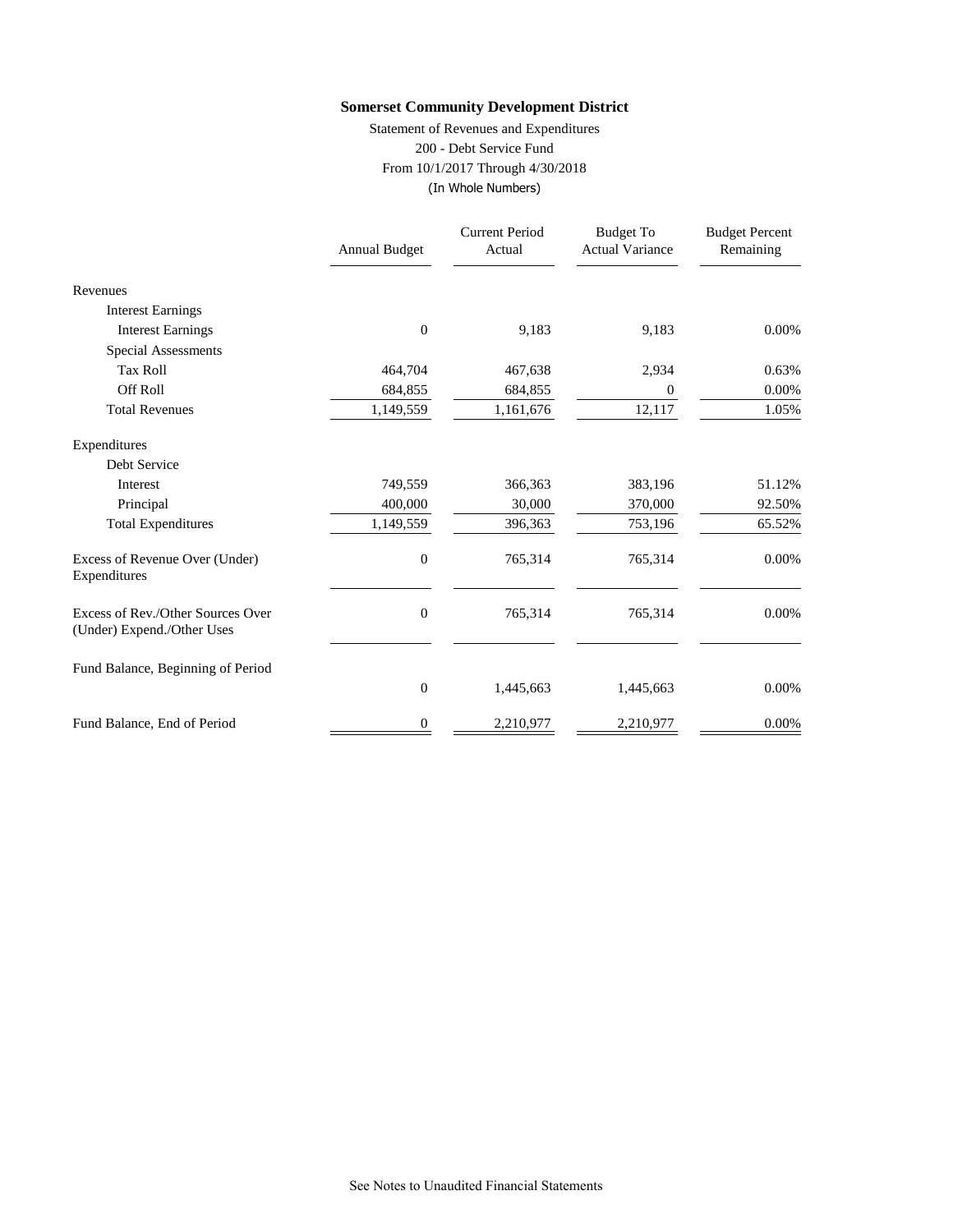# **April 30, 2018 Somerset CDD Investment Summary**

| <b>Account</b>                          | Investment                                      | <b>Balance as of</b><br><b>April 30, 2018</b> |
|-----------------------------------------|-------------------------------------------------|-----------------------------------------------|
| The Bank of Tampa                       | Money Market Account                            | \$<br>175,189                                 |
|                                         | <b>Total General Fund Investments</b>           | 175,189                                       |
| The Bank of Tampa ICS - Capital Reserve |                                                 |                                               |
| FVCbank                                 | Money Market Account                            | \$<br>245,064                                 |
| The Park National Bank                  | Money Market Account                            | 67,661                                        |
|                                         | <b>Total Reserve Fund Investments</b>           | 312,725                                       |
| US Bank Series 2005 Prepayment          | First American Treasury Obligation Fund Class Z | \$<br>3                                       |
| US Bank Series 2005 Reserve             | First American Treasury Obligation Fund Class Z | 920,583                                       |
| US Bank Series 2005 Revenue             | First American Treasury Obligation Fund Class Z | 1,100,817                                     |
|                                         | <b>Total Debt Service Fund Investments</b>      | 2,021,403                                     |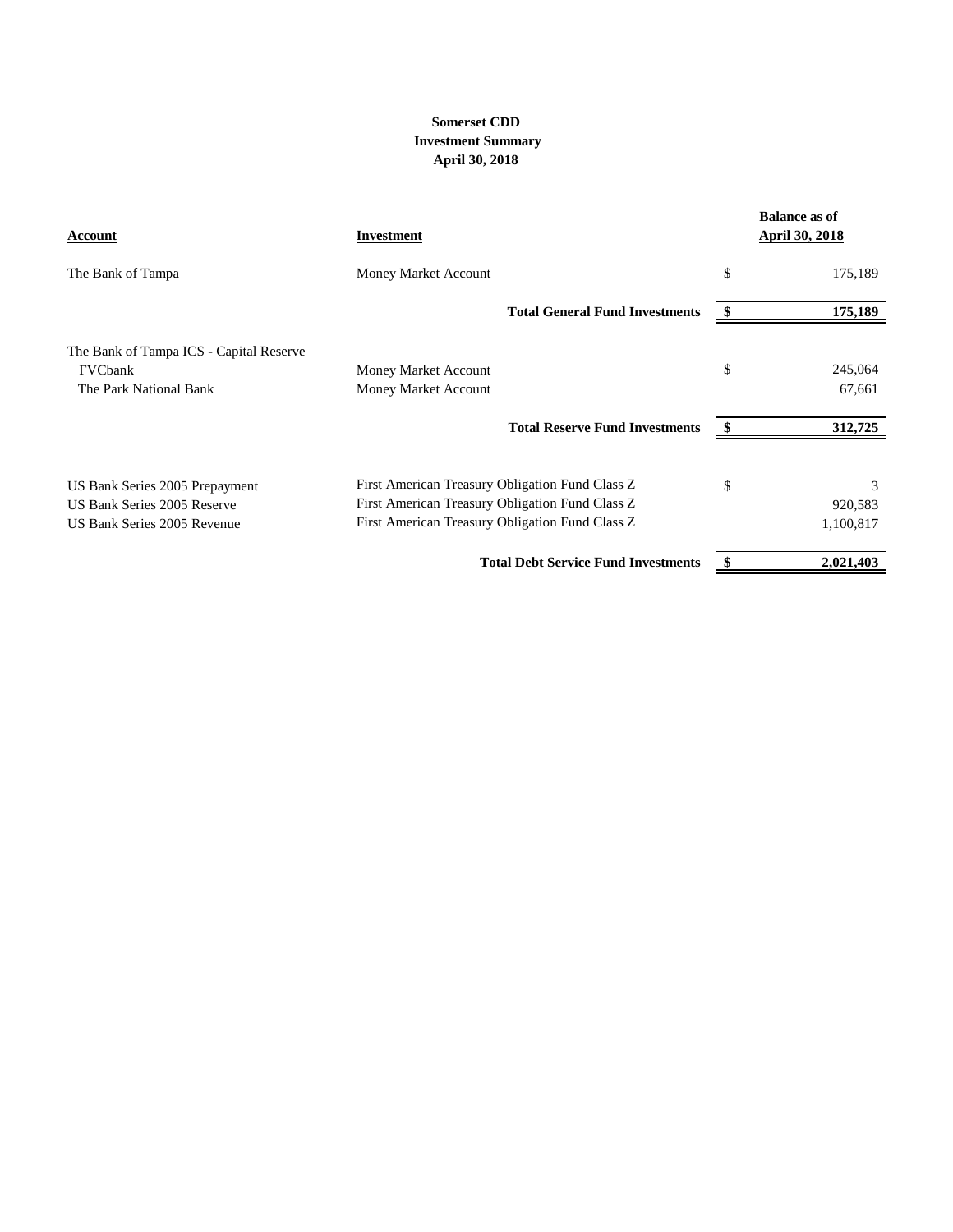# 001 - General Fund From 4/1/2018 Through 4/30/2018 Summary A/R Ledger

| Invoice Date | <b>Customer Name</b>               | Invoice Number | <b>Current Balance</b> |
|--------------|------------------------------------|----------------|------------------------|
| 10/1/2017    | <b>Walton County Tax Collector</b> | FY17-18        | 3,347.96               |
| 10/28/2017   | EBSCO Gulf Coast Development Inc.  | 861-18-01      | 84,414.90              |
|              | Total 001 - General<br>Fund        |                | 87,762.86              |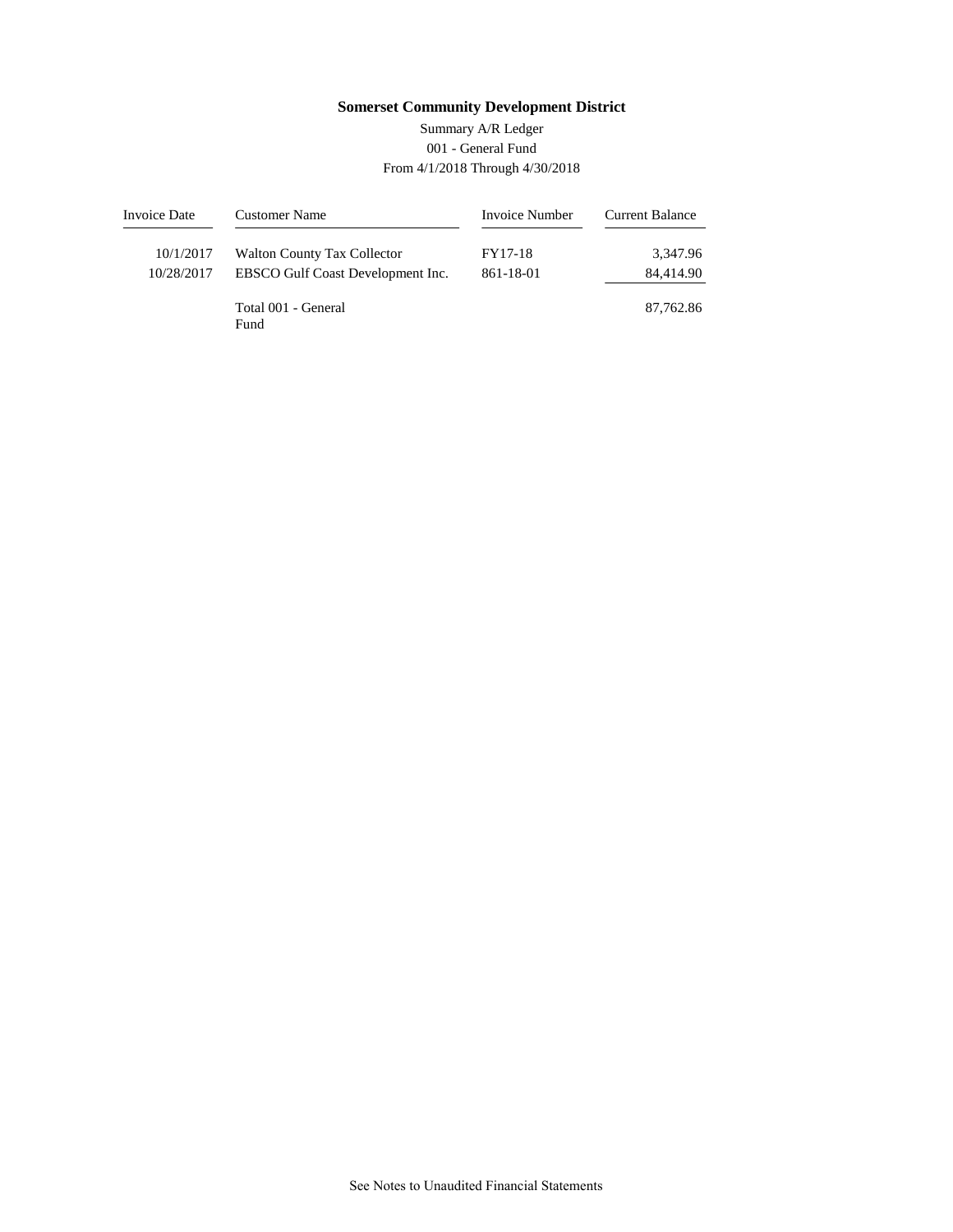# 200 - Debt Service Fund From 4/1/2018 Through 4/30/2018 Summary A/R Ledger

| <b>Invoice Date</b>     | Customer Name                                                           | Invoice Number       | <b>Current Balance</b> |
|-------------------------|-------------------------------------------------------------------------|----------------------|------------------------|
| 10/1/2017<br>10/28/2017 | <b>Walton County Tax Collector</b><br>EBSCO Gulf Coast Development Inc. | FY17-18<br>861-18-01 | 6,790.44<br>171,213.79 |
|                         | Total 200 - Debt<br>Service Fund                                        |                      | 178,004.23             |
| <b>Report Balance</b>   |                                                                         |                      | 265,767.09             |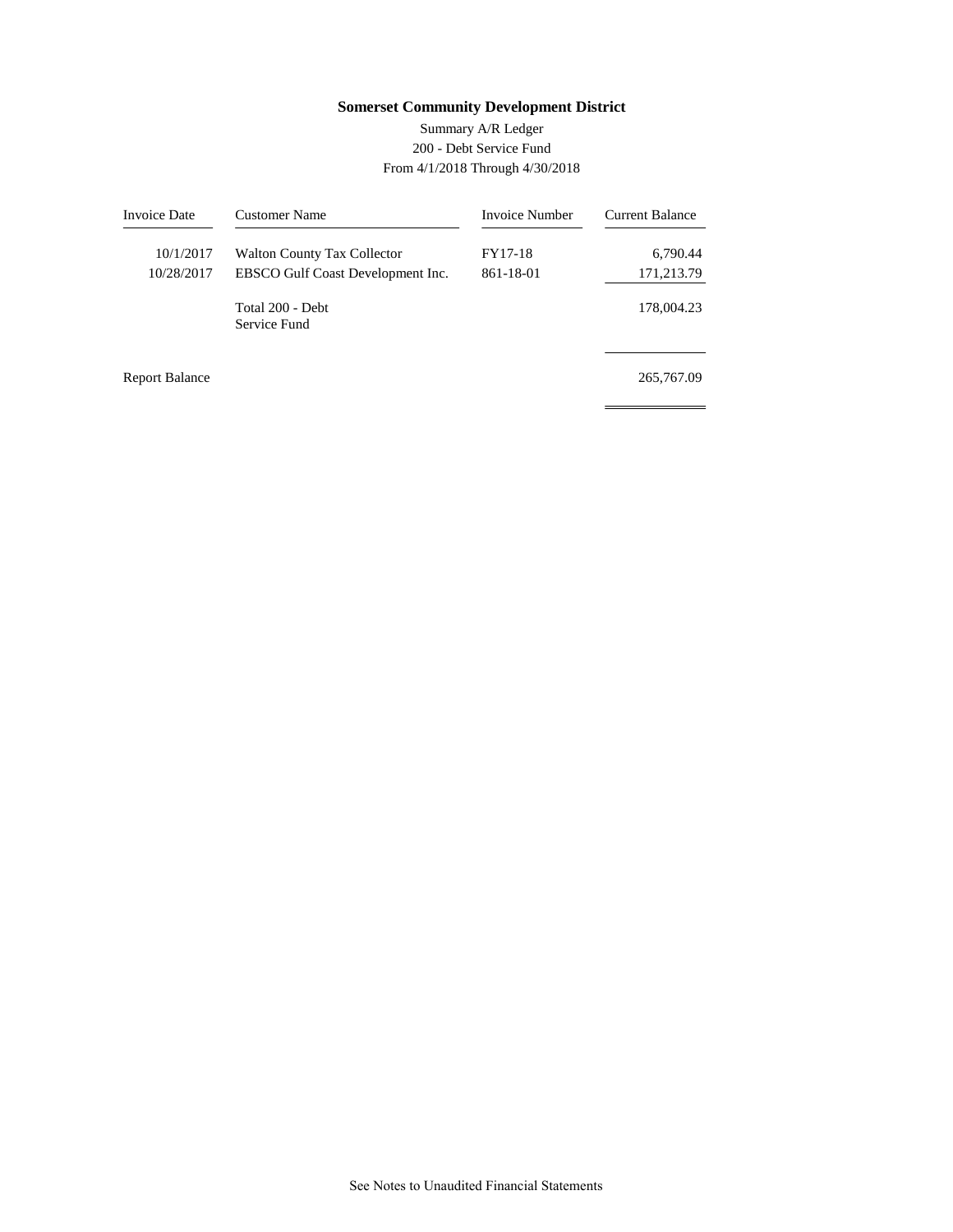Aged Payables by Invoice Date Aging Date - 3/1/2018 001 - General Fund From 4/1/2018 Through 4/30/2018

| Vendor Name                            | <b>Invoice Date</b> | <b>Invoice Number</b> | <b>Invoice Description</b>              | <b>Current Balance</b> |
|----------------------------------------|---------------------|-----------------------|-----------------------------------------|------------------------|
| Grau & Associates                      | 3/28/2018           | 16499                 | <b>Audit Confirms FYE</b><br>09/30/2017 | 23.00                  |
| ALYS Beach<br>Neighborhood Association | 4/30/2018           | 04302018              | Other Invoices<br>04/01/18-04/30/18     | 7,154.50               |
| Hopping Green & Sams                   | 4/30/2018           | 99953                 | General/Monthly Legal<br>Services 03/18 | 710.00                 |
| <b>Gulf Power Company</b>              | 5/2/2018            | 42245-97026 04/18     | 9954 E Cty Hwy 30A<br>Irrigation 04/18  | 187.27                 |
| <b>Gulf Power Company</b>              | 5/2/2018            | 89919-91030 04/18     | 9396 E Cty Hwy 30A<br>Irrigation 04/18  | 329.07                 |

Report Total Report Total 8,403.84

 $\overline{a}$